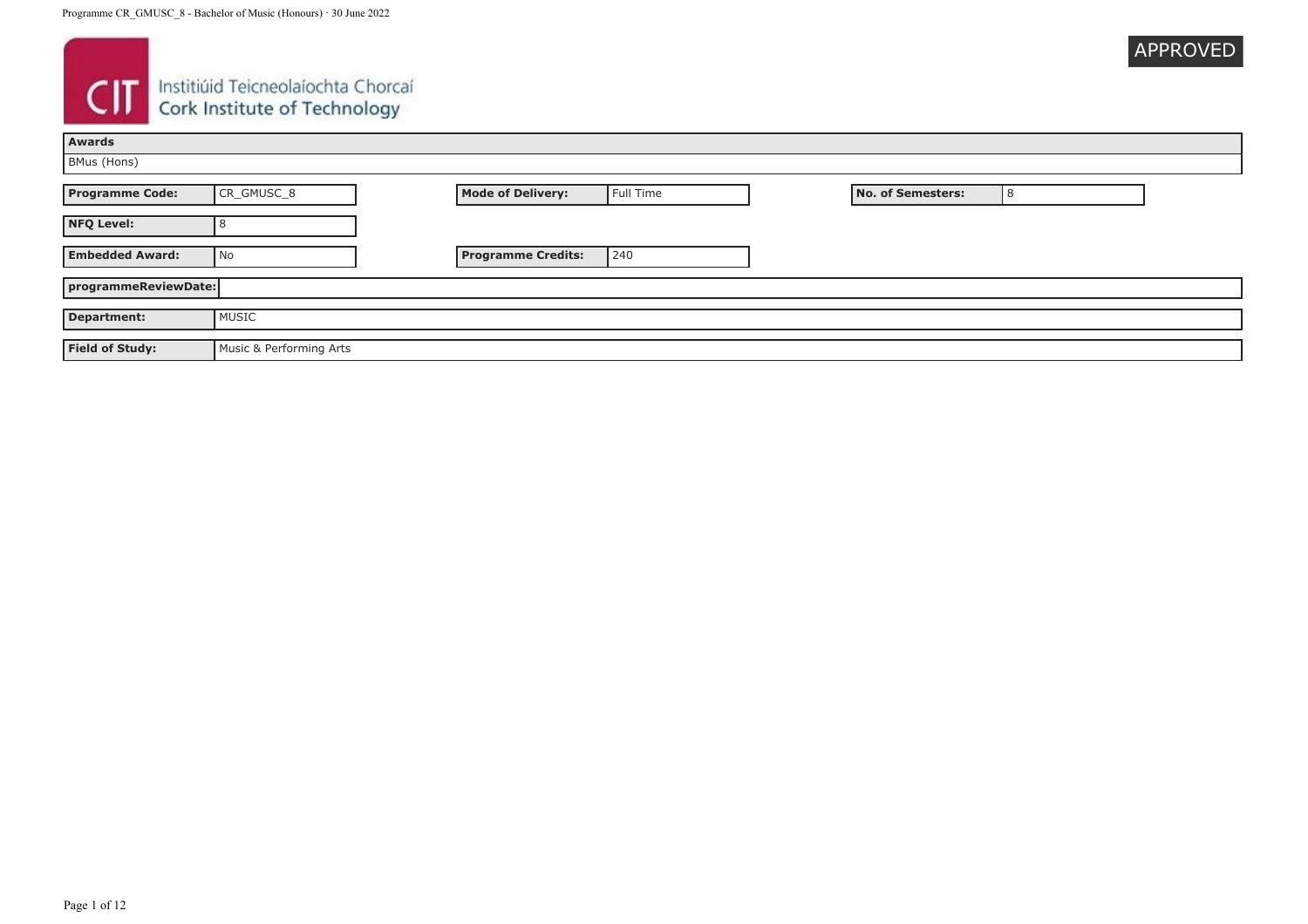## Programme Outcomes

Upon successful completion of this programme the graduate will be able to demonstrate... :

| <b>PO1</b> Knowledge - Breadth |                                                                                                                                                                                                                                    |
|--------------------------------|------------------------------------------------------------------------------------------------------------------------------------------------------------------------------------------------------------------------------------|
| (a)                            | Theoretical, technical and practical knowledge and application in the areas of instrumental/vocal performance, musical direction, aural and analytical skills; stylistic and contextual awareness of a broad<br>musical repertory. |
|                                | PO2 Knowledge - Kind                                                                                                                                                                                                               |
| (a)                            | Detailed knowledge and understanding of the theories and concepts relevant to music as a product of western culture                                                                                                                |
|                                | <b>PO3</b> Skill - Range                                                                                                                                                                                                           |
| (a)                            | A range of specialised skills with which to manipulate musical materials and technologies, and the ability to communicate effectively both within the musical community and with external audiences                                |
|                                | <b>PO4</b> Skill - Selectivity                                                                                                                                                                                                     |
| (a)                            | The ability to evaluate and select appropriate strategies, techniques and musical approaches for specific professional contexts; ability to structure information and exercise critical thinking                                   |
|                                | <b>PO5</b> Competence - Context                                                                                                                                                                                                    |
| (a)                            | The ability to respond professionally and creatively to social, communal and individual demands and contexts with appropriate musical engagement                                                                                   |
|                                | <b>PO6</b> Competence - Role                                                                                                                                                                                                       |
| (a)                            | The ability to identify strengths and opportunities in relation to the demands of the music industry and demonstrate the ability to work both autonomously and in a team setting                                                   |
|                                | <b>PO7</b> Competence - Learning to Learn                                                                                                                                                                                          |
| (a)                            | Ability to access appropriate opportunities, materials and expertise to support his/her continued professional and personal development                                                                                            |
|                                | <b>PO8</b> Competence - Insight                                                                                                                                                                                                    |
| (a)                            | Action and disposition which contributes to the advancement and enrichment of society through musical practice                                                                                                                     |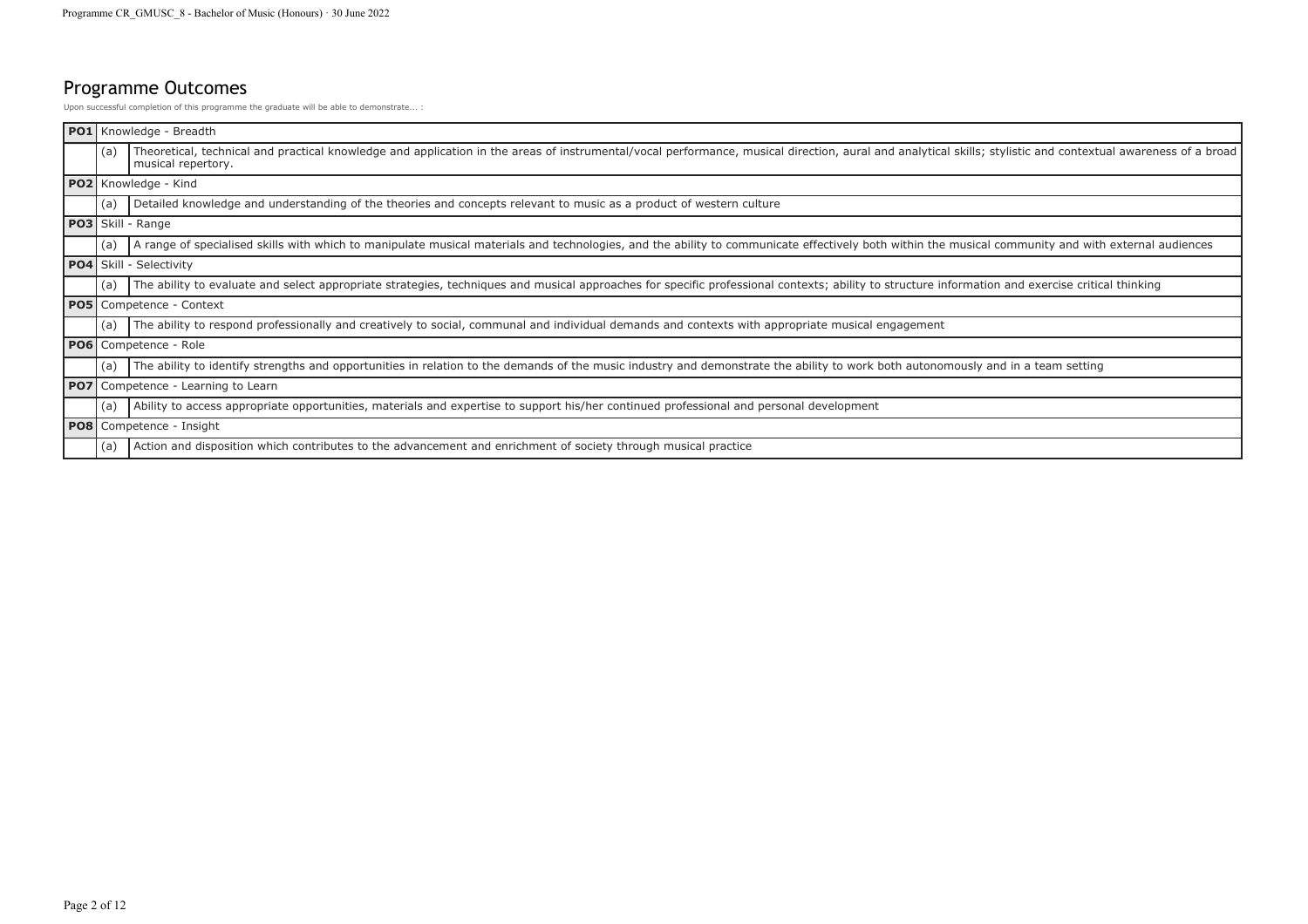### Semester Schedules

#### Stage 1 / Semester 1

| Mandatory      |                                         |
|----------------|-----------------------------------------|
| Module<br>Code | Module Title                            |
|                | MUSC6013 Core Instrumental Studies 1    |
|                | MUSC6005 Core Musicianship Skills 1     |
|                | CMOD6001 Creativity Innovation&Teamwork |
|                | MUSC6002 Music History: Perspectives    |
|                | MUSC6011 Repertory Engagement 1         |

#### Stage 1 / Semester 2

| Mandatory      |                                      |  |
|----------------|--------------------------------------|--|
| Module<br>Code | Module Title                         |  |
|                | MUSC6014 Core Instrumental Studies 2 |  |
|                | MUSC6003 Performing Traditions       |  |
|                | MUSC6006 Core Musicianship Skills 2  |  |
|                | MUSC6012 Repertory Engagement 2      |  |
|                | MUSC6001 Music & Technology 1-2      |  |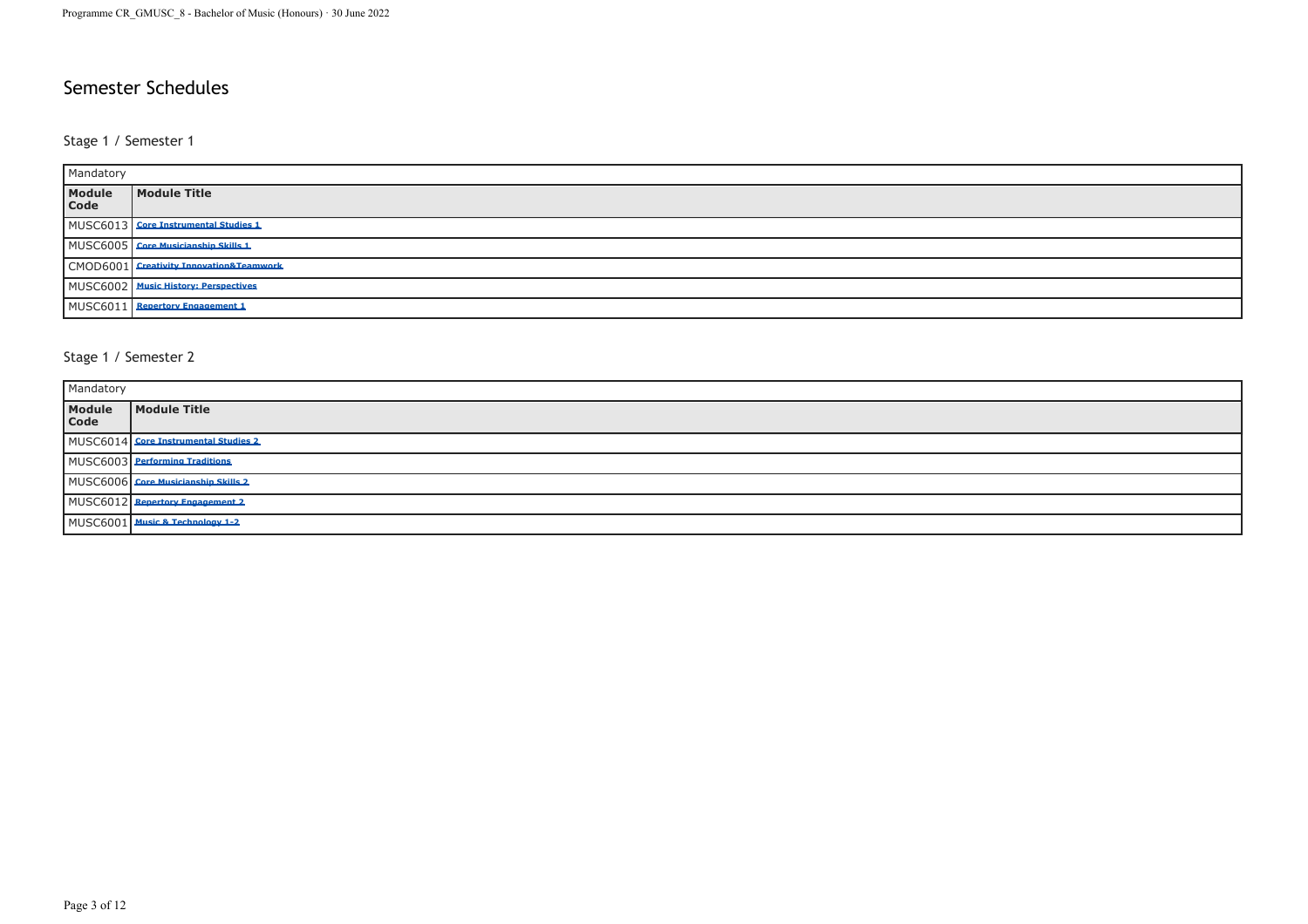#### Stage 2 / Semester 1

| Mandatory        |                                       |  |  |
|------------------|---------------------------------------|--|--|
| Module<br>Code   | <b>Module Title</b>                   |  |  |
| MUSC7004         | <b>Core Musicianship Skills 3</b>     |  |  |
| MUSC7013         | <b>Repertory Engagement 3</b>         |  |  |
| MUSC7008         | 17th and 18th century music           |  |  |
| Group Elective 1 |                                       |  |  |
| Module<br>Code   | <b>Module Title</b>                   |  |  |
|                  | MUSC7016 Specialised Instr Studies 3  |  |  |
| Group Elective 2 |                                       |  |  |
| Module<br>Code   | <b>Module Title</b>                   |  |  |
| <b>MUSC7002</b>  | <b>Core Instrumental Studies 3</b>    |  |  |
| Elective         |                                       |  |  |
| Module<br>Code   | <b>Module Title</b>                   |  |  |
| FREE6001         | <b>Free Choice Module</b>             |  |  |
| <b>MUSC7015</b>  | <b>Introduction to MusicEducation</b> |  |  |
| MUSC7006         | <b>Music &amp; Technology 3</b>       |  |  |
| MUSC7037         | <b>Baroque Music Ensemble</b>         |  |  |

#### Stage 2 / Semester 2

| Mandatory        |                                      |  |
|------------------|--------------------------------------|--|
| Module<br>Code   | Module Title                         |  |
|                  | MUSC7005 Core Musicianship Skills 4  |  |
|                  | MUSC7014 Repertory Engagement 4      |  |
|                  | MUSC7009 19th to 21st century music  |  |
| Group Elective 1 |                                      |  |
| Module<br>Code   | Module Title                         |  |
|                  | MUSC7017 Specialised Instr Studies 4 |  |
|                  | Group Elective 2                     |  |
| Module<br>Code   | Module Title                         |  |
|                  | MUSC7003 Core Instrumental Studies 4 |  |
| Elective         |                                      |  |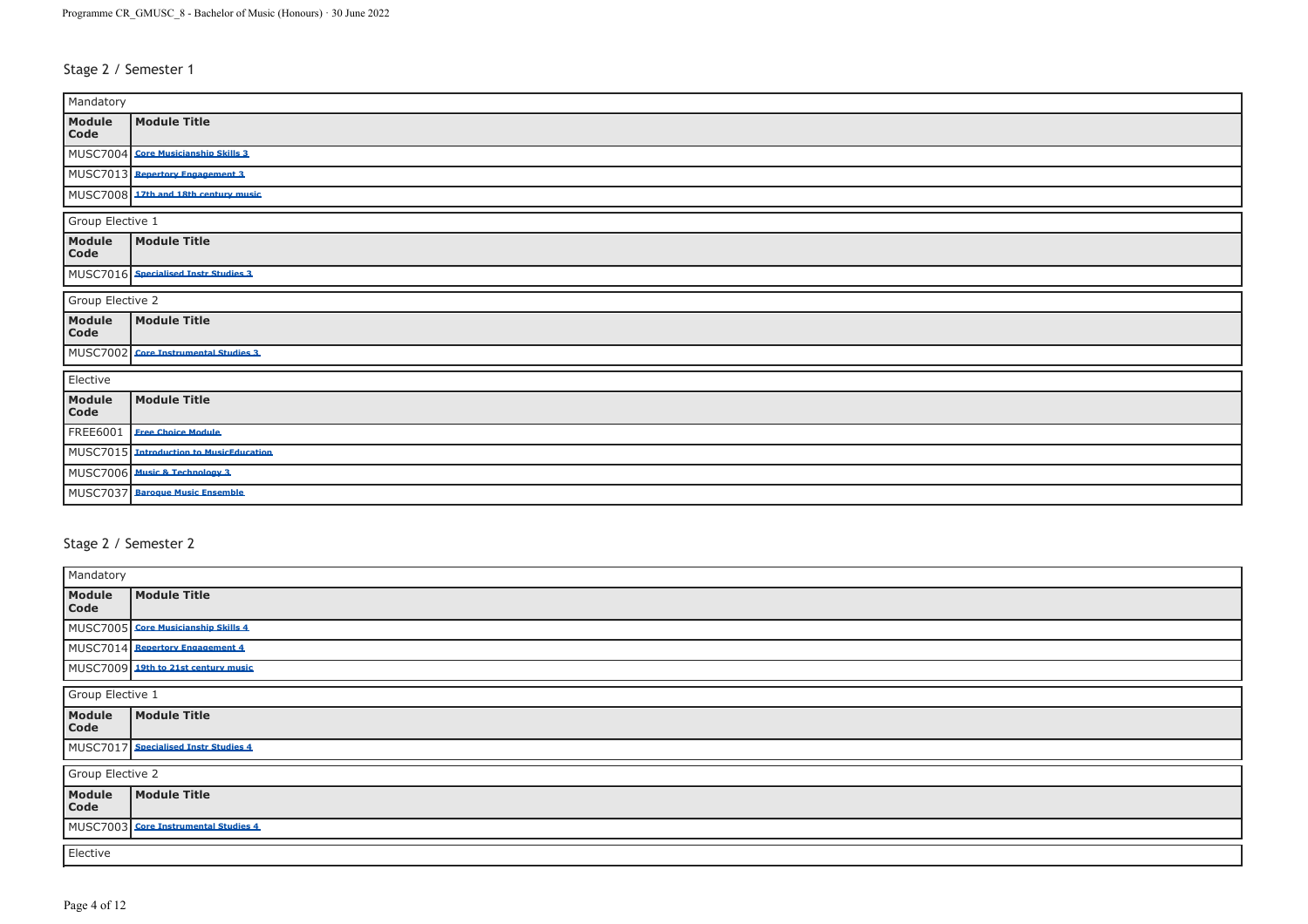| Module<br>Code | Module Title                           |
|----------------|----------------------------------------|
|                | MUSC7025 Music & Technology 4          |
|                | FREE6001   Free Choice Module          |
|                | MUSC7010 Orchestration - Foundations   |
|                | MUSC7001 Intro:Therapy/Community Music |
|                | MUSC7037 Baroque Music Ensemble        |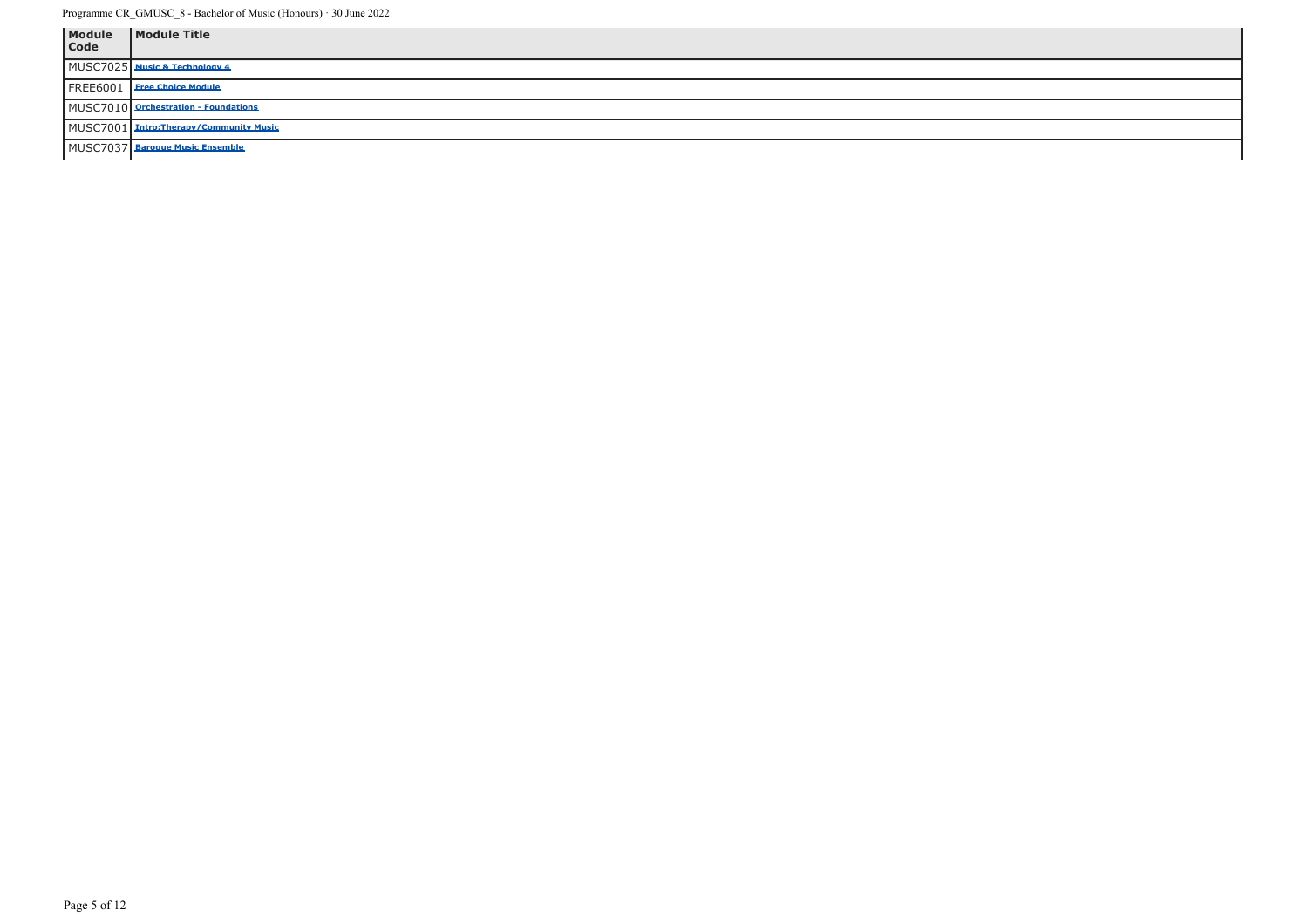Stage 3 / Semester 1

| Mandatory                 |                                                   |  |
|---------------------------|---------------------------------------------------|--|
| Module<br>Code            | <b>Module Title</b>                               |  |
| MUSC8021                  | <b>Core Musicianship Skills 5</b>                 |  |
|                           | MUSC8059 Repertory Engagement 5                   |  |
| Group Elective 1          |                                                   |  |
| Module<br>$\mathbf{Code}$ | <b>Module Title</b>                               |  |
| MUSC8101                  | <b>Specialised Instr Studies 5</b>                |  |
| Group Elective 2          |                                                   |  |
| Module<br>Code            | <b>Module Title</b>                               |  |
| <b>MUSC8017</b>           | <b>Core Instrumental Studies 5</b>                |  |
| Elective                  |                                                   |  |
| Module<br>Code            | <b>Module Title</b>                               |  |
| <b>MUSC8054</b>           | <b>Vocal Accompaniment</b>                        |  |
| <b>MUSC8025</b>           | Counterpoint 1                                    |  |
| MUSC8001                  | <b>Chamber Music 1</b>                            |  |
| MUSC8015                  | <b>Conducting and Orchestration 1</b>             |  |
| <b>MUSC8009</b>           | <b>Composition 1</b>                              |  |
| <b>MUSC8036</b>           | <b>Advanced Studies in Irish Trad</b>             |  |
|                           | MUSC8038 Instrumental Folk Tradition              |  |
| MUSC8007                  | <b>Community Music Project 1</b>                  |  |
| <b>MUSC8045</b>           | <b>Music Therapy 1</b>                            |  |
| MUSC8041                  | <b>Music &amp; Technology 5</b>                   |  |
|                           | MUSC8029 Devised Performance Project              |  |
|                           | MUSC8063 Music History: 1890-1950                 |  |
| <b>MUSC8065</b>           | <b>Women in Music</b>                             |  |
| <b>MUSC8003</b>           | <b>Class Teaching 1</b>                           |  |
| MUSC8033                  | <b>Instrumental Teaching 1</b>                    |  |
|                           | MUSC8050 Performance Development 1                |  |
| FREE6001                  | <b>Free Choice Module</b>                         |  |
| MUSC8125                  | <b>Inclusive Music Facilitation</b> (Part 1 of 2) |  |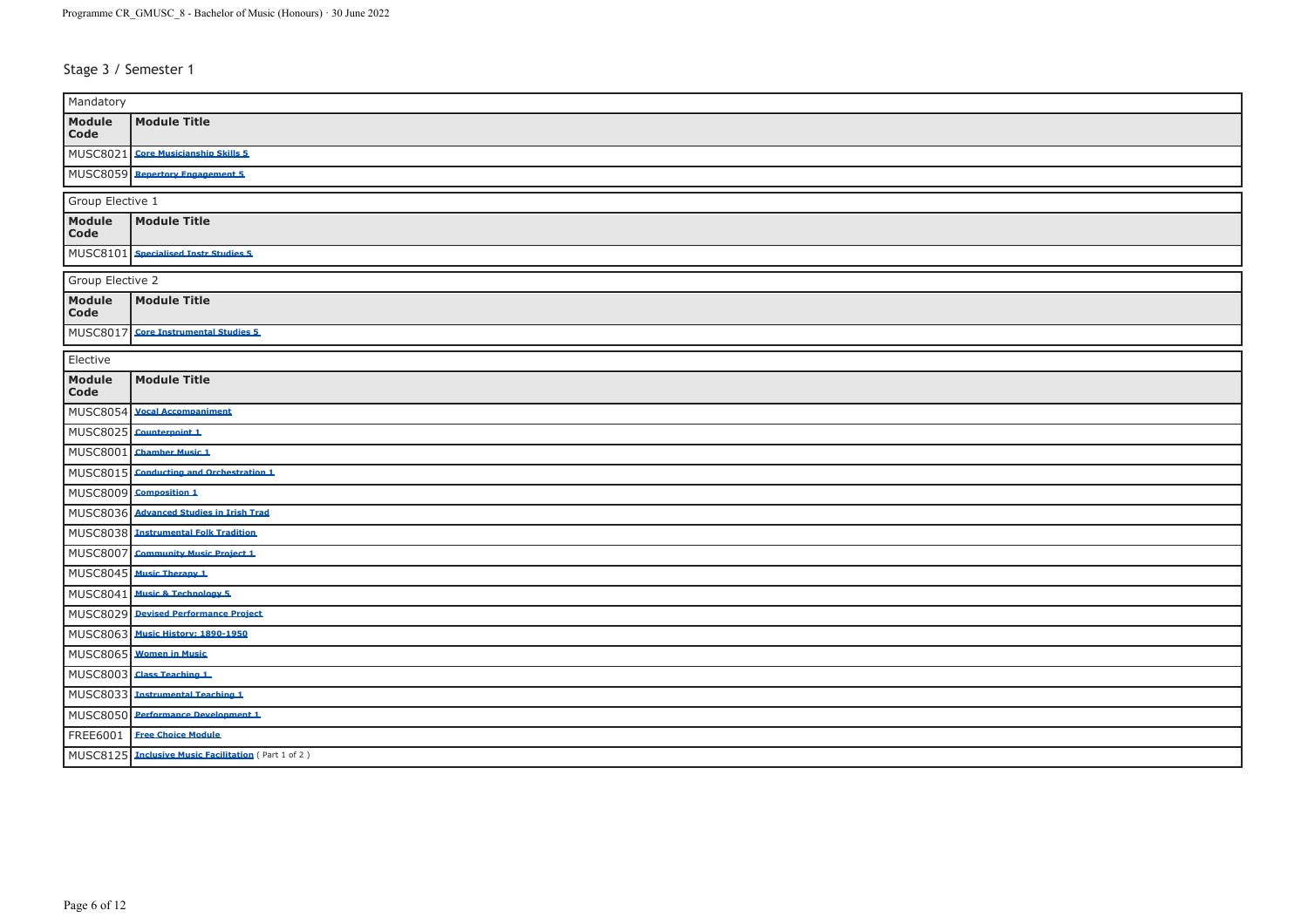Stage 3 / Semester 2

| Mandatory                 |                                                   |  |
|---------------------------|---------------------------------------------------|--|
| Module<br>$\mathbf{Code}$ | <b>Module Title</b>                               |  |
|                           | MUSC8060 Repertory Engagement 6                   |  |
| MUSC8022                  | <b>Core Musicianship Skills 6</b>                 |  |
| Group Elective 1          |                                                   |  |
| Module<br>Code            | <b>Module Title</b>                               |  |
|                           | MUSC8103 Specialised Instr Studies 6              |  |
| Group Elective 2          |                                                   |  |
| Module<br>$\mathbf C$ ode | <b>Module Title</b>                               |  |
| MUSC8018                  | <b>Core Instrumental Studies 6</b>                |  |
| Elective                  |                                                   |  |
| Module<br>Code            | <b>Module Title</b>                               |  |
| MUSC8029                  | <b>Devised Performance Project</b>                |  |
| MUSC8064                  | Music History: 1950 to present                    |  |
| <b>MUSC8047</b>           | <b>Opera Studies</b>                              |  |
| MUSC8004                  | <b>Class Teaching 2</b>                           |  |
| MUSC8030                  | <b>European Music to 1600</b>                     |  |
| MUSC8051                  | <b>Performance Development 2</b>                  |  |
| MUSC8001                  | <b>Chamber Music 1</b>                            |  |
| <b>MUSC8002</b>           | <b>Chamber Music 2</b>                            |  |
| <b>MUSC8054</b>           | <b>Vocal Accompaniment</b>                        |  |
| <b>MUSC8055</b>           | <b>Instrumental Accompaniment</b>                 |  |
| MUSC8016                  | <b>Conducting and Orchestration 2</b>             |  |
| MUSC8026                  | <b>Counterpoint 2</b>                             |  |
| MUSC8037                  | <b>The Irish Folksong Tradition</b>               |  |
| MUSC8034                  | <b>Instrumental Teaching 2</b>                    |  |
| <b>MUSC8008</b>           | <b>Community Music Project 2</b>                  |  |
| MUSC8046                  | <b>Music Therapy 2</b>                            |  |
| MUSC8042                  | <b>Music &amp; Technology 6</b>                   |  |
| MUSC8097                  | <b>Innovation in Folkmusic</b>                    |  |
|                           | MUSC8100 Choral Music-History & Context           |  |
|                           | MUSC8010 Composition 2                            |  |
| FREE6001                  | <b>Free Choice Module</b>                         |  |
| <b>MUSC8128</b>           | <b>Entrepreneurship in the Arts 1</b>             |  |
| MUSC8125                  | <b>Inclusive Music Facilitation</b> (Part 2 of 2) |  |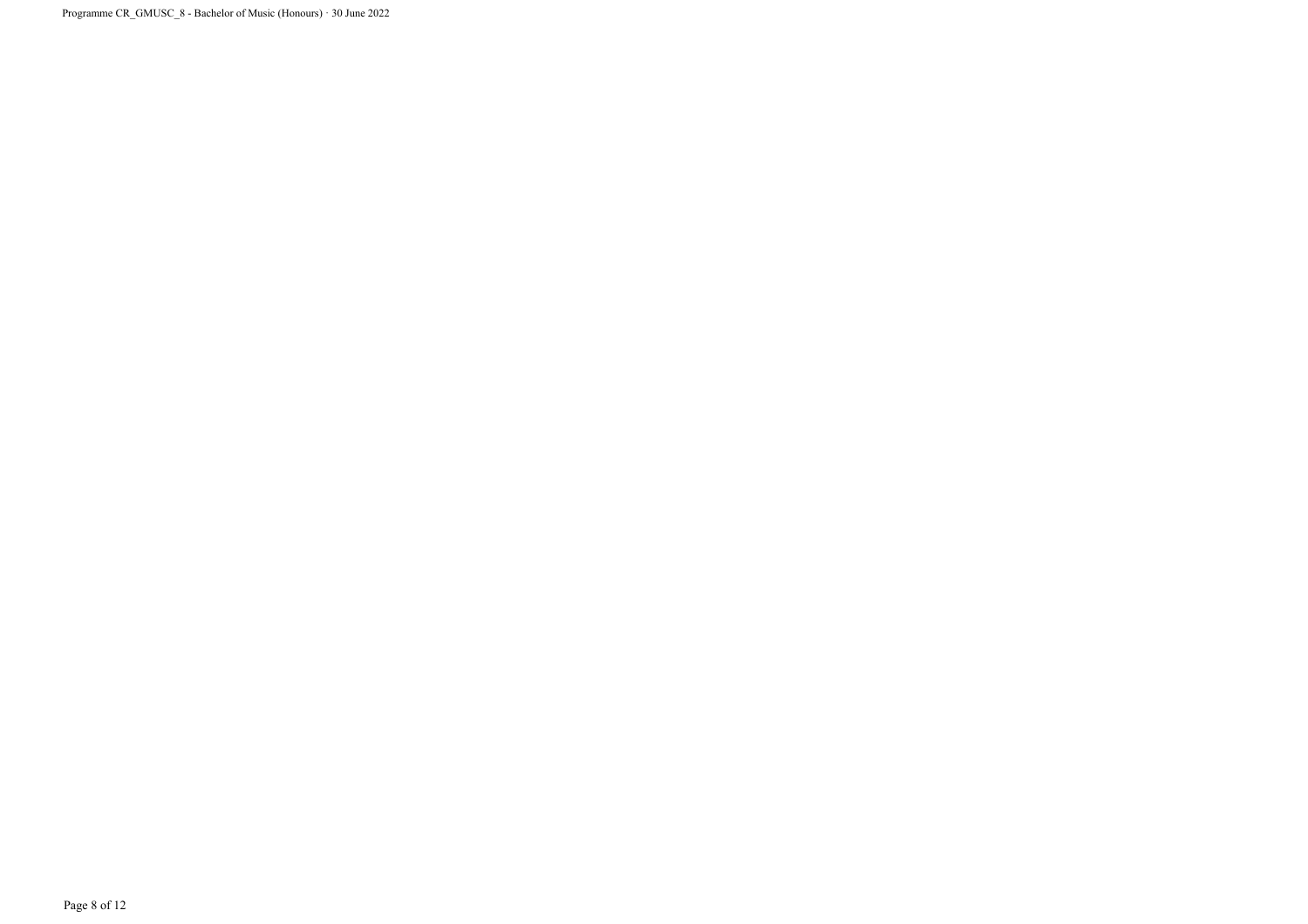Stage 4 / Semester 1

| Mandatory                 |                                       |  |
|---------------------------|---------------------------------------|--|
| Module<br>$\mathsf{Code}$ | <b>Module Title</b>                   |  |
| MUSC8061                  | <b>Repertory Engagement 7</b>         |  |
| MUSC8023                  | <b>Core Musicianship Skills 7</b>     |  |
| Group Elective 1          |                                       |  |
| Module<br>Code            | <b>Module Title</b>                   |  |
|                           | MUSC8104 Specialised Instr Studies Z  |  |
| Group Elective 2          |                                       |  |
| Module<br>$\mathsf{Code}$ | <b>Module Title</b>                   |  |
| MUSC8019                  | <b>Core Instrumental Studies 7</b>    |  |
| Elective                  |                                       |  |
| Module<br>Code            | <b>Module Title</b>                   |  |
| <b>MUSC8052</b>           | <b>Performance Development 3</b>      |  |
| MUSC8029                  | Devised Performance Project           |  |
|                           | MUSC8063 Music History: 1890-1950     |  |
|                           | MUSC8065 Women in Music               |  |
|                           | MUSC8005 Class Teaching 3             |  |
| <b>MUSC8003</b>           | <b>Class Teaching 1</b>               |  |
| MUSC8031                  | Dissertation 1                        |  |
| MUSC8033                  | <b>Instrumental Teaching 1</b>        |  |
| <b>MUSC8001</b>           | <b>Chamber Music 1</b>                |  |
| MUSC8002                  | <b>Chamber Music 2</b>                |  |
| <b>MUSC8054</b>           | <b>Vocal Accompaniment</b>            |  |
| <b>MUSC8055</b>           | <b>Instrumental Accompaniment</b>     |  |
| MUSC8009                  | <b>Composition 1</b>                  |  |
| <b>MUSC8025</b>           | Counterpoint 1                        |  |
| MUSC8027                  | Counterpoint 3                        |  |
| MUSC8048                  | <b>Orchestration - Large Ensemble</b> |  |
| MUSC8036                  | <b>Advanced Studies in Trish Trad</b> |  |
| MUSC8038                  | <b>Instrumental Folk Tradition</b>    |  |
| MUSC8013                  | <b>Conducting 1 - Small Choral</b>    |  |
|                           | MUSC8035 Instrumental Teaching 3      |  |
| <b>MUSC8007</b>           | <b>Community Music Project 1</b>      |  |
| MUSC8043                  | <b>Music &amp; Technology 7</b>       |  |
| <b>MUSC8098</b>           | <b>Choral Arranging</b>               |  |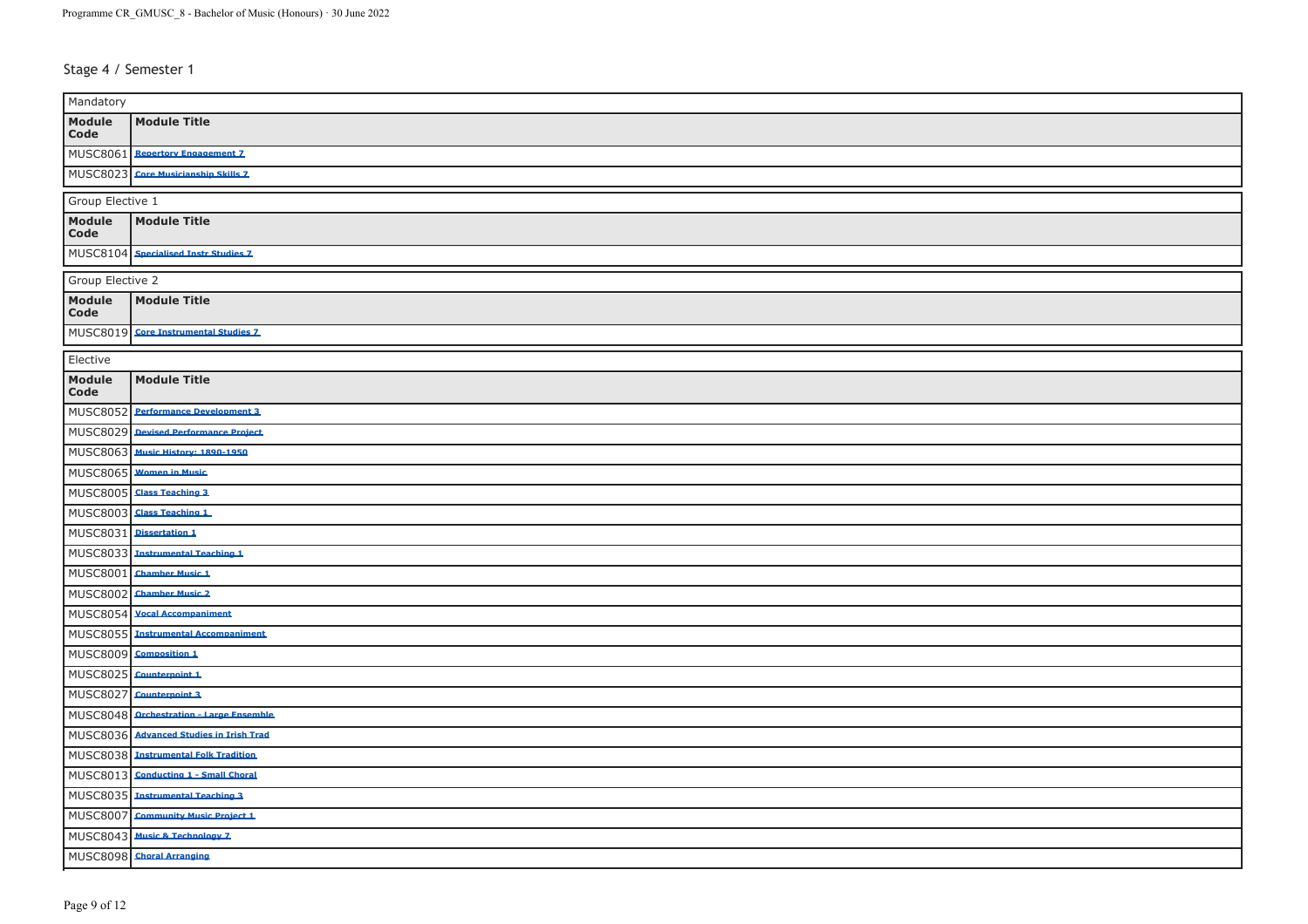|  | c Therany 1                                       |
|--|---------------------------------------------------|
|  | <b>Conducting and Orchestration 3</b>             |
|  | <b>Inclusive Music Facilitation</b> (Part 1 of 2) |
|  | FREE6001   Free Choice Module                     |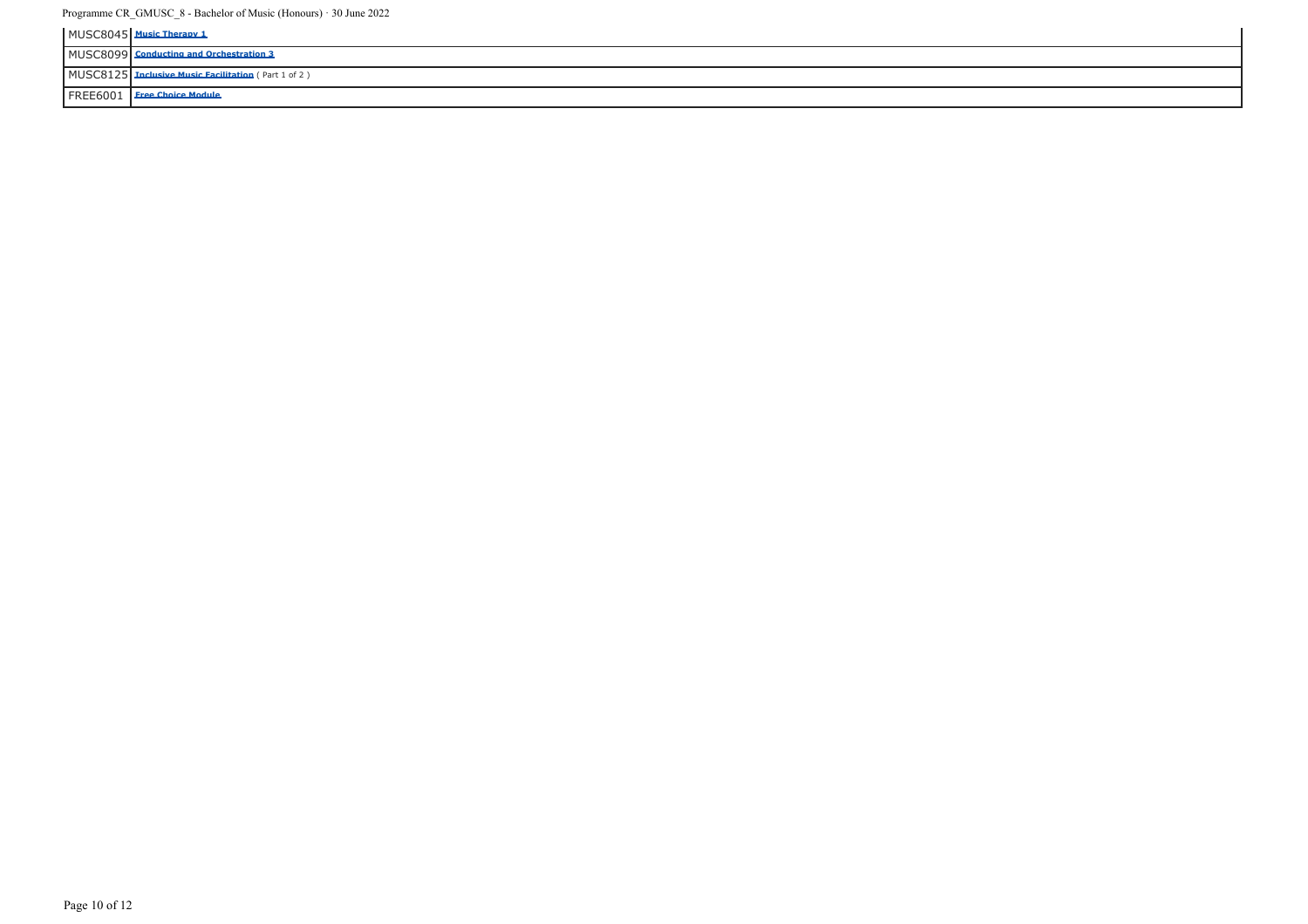Stage 4 / Semester 2

| Mandatory                 |                                           |  |
|---------------------------|-------------------------------------------|--|
| Module<br>$\mathsf{Code}$ | <b>Module Title</b>                       |  |
|                           | MUSC8024 Core Musicianship Skills 8       |  |
| MUSC8062                  | <b>Repertory Engagement 8</b>             |  |
| Group Elective 1          |                                           |  |
| Module<br>Code            | <b>Module Title</b>                       |  |
|                           | MUSC8102 Einal Performance                |  |
| Group Elective 2          |                                           |  |
| Module<br>Code            | <b>Module Title</b>                       |  |
|                           | MUSC8020 Core Instrumental Studies 8      |  |
| Elective                  |                                           |  |
| <b>Module</b><br>Code     | <b>Module Title</b>                       |  |
| MUSC8100                  | <b>Choral Music-History &amp; Context</b> |  |
|                           | MUSC8044 Music & Technology &             |  |
|                           | MUSC8029 Devised Performance Project      |  |
|                           | MUSC8064 Music History: 1950 to present   |  |
|                           | MUSC8047 Opera Studies                    |  |
| MUSC8006                  | <b>Class Teaching 4</b>                   |  |
| MUSC8004                  | <b>Class Teaching 2</b>                   |  |
| <b>MUSC8030</b>           | <b>European Music to 1600</b>             |  |
| MUSC8032                  | <b>Dissertation 2</b>                     |  |
| <b>MUSC8090</b>           | <b>Instrumental Teaching 4</b>            |  |
| <b>MUSC8053</b>           | <b>Performance Development 4</b>          |  |
| MUSC8001                  | <b>Chamber Music 1</b>                    |  |
| MUSC8002                  | <b>Chamber Music 2</b>                    |  |
|                           | MUSC8054 Vocal Accompaniment              |  |
| <b>MUSC8055</b>           | <b>Instrumental Accompaniment</b>         |  |
| MUSC8014                  | <b>Conducting 2 - Symphony Orch.</b>      |  |
|                           | MUSC8028 Counterpoint 4                   |  |
| MUSC8010                  | <b>Composition 2</b>                      |  |
| MUSC8037                  | <b>The Irish Folksong Tradition</b>       |  |
|                           | MUSC8026 Counterpoint 2                   |  |
| MUSC8034                  | <b>Instrumental Teaching 2</b>            |  |
| <b>MUSC8008</b>           | <b>Community Music Project 2</b>          |  |
|                           | MUSC8049 Orchestration - Symphony Orch.   |  |